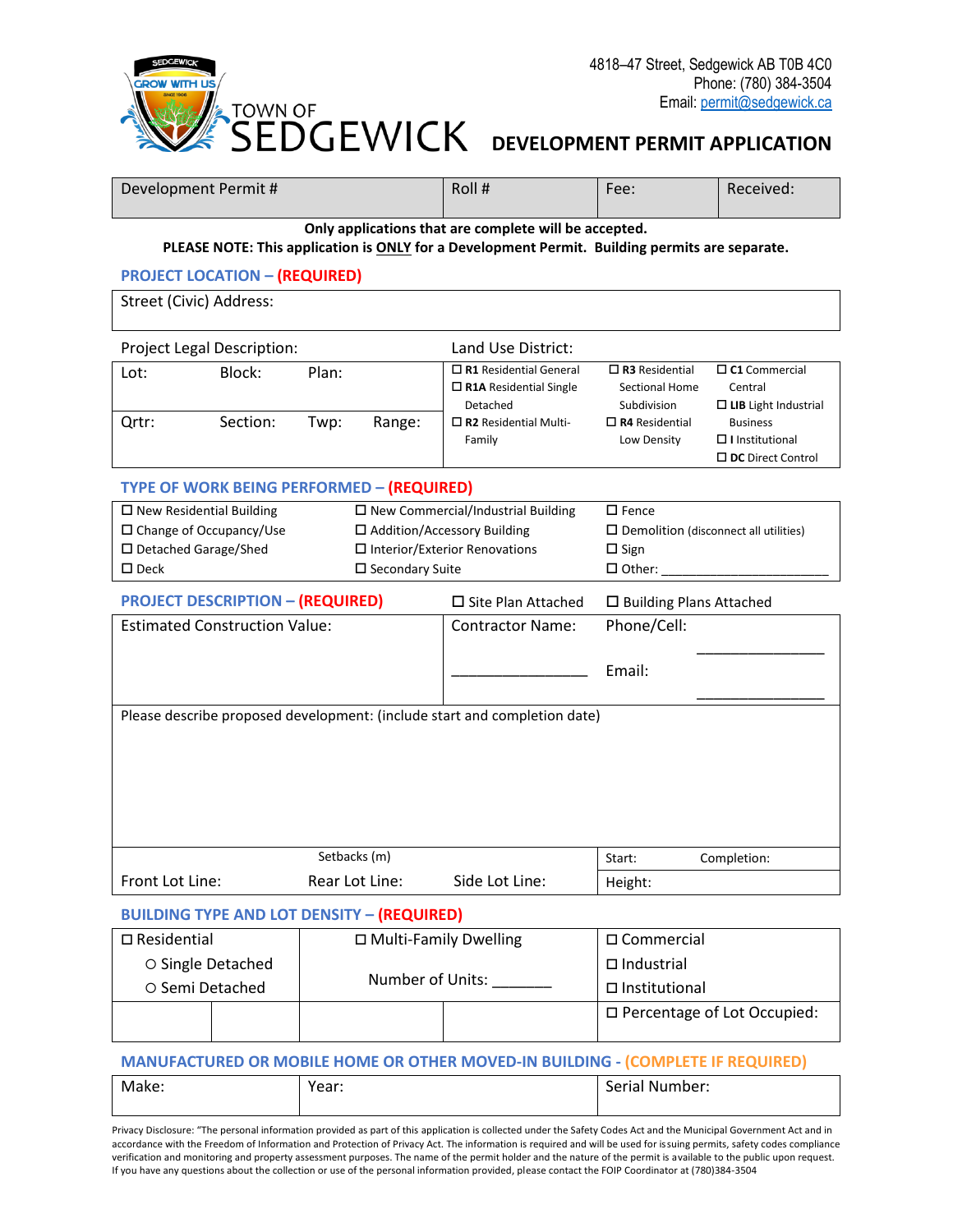

### **ACCESSORY BUILDINGS AND/OR ADDITIONS TO EXISTING BUILDINGS – (COMPLETE IF REQUIRED)**

| Total Existing Area $(M2)$ | Proposed New Area ( $M2$ ) |
|----------------------------|----------------------------|
|                            |                            |

#### **CHANGE OF OCCUPANCY OR USE – (COMPLETE IF APPLYING FOR CHANGE OF OCCUPANCY/USE)**

| Previous/Current Use:<br>New Use: |  | Number of Parking Spaces (with new use): |  |
|-----------------------------------|--|------------------------------------------|--|
|                                   |  |                                          |  |

For multi-family developments, commercial and industrial business:

| *A loading space shall be designed and located so that all vehicles using that   | Number of Loading Spaces |
|----------------------------------------------------------------------------------|--------------------------|
| space can be parked and manoeuvred entirely within the bounds of the site        | (with new use):          |
| without backing to or from adjacent streets. Ensure loading space dimensions are |                          |
| shown on site drawing (including overhead clearance).                            |                          |

# **SECONDARY SUITE – (COMPLETE IF APPLYING FOR DEVELOPMENT OF SECONDARY SUITE)**

| Location of secondary                                            | Floor area of                                 | Number of bedrooms in                          |
|------------------------------------------------------------------|-----------------------------------------------|------------------------------------------------|
| suite:                                                           | secondary suite $(M2)$ :                      | secondary suite:                               |
| $\square$ Basement<br>$\Box$ Second Floor<br>$\Box$ Above Garage | Floor area of<br>principal dwelling $(M^2)$ : | Number of parking stalls<br>available on site: |
| $\Box$ Other                                                     |                                               |                                                |

# **OWNER OR REPRESENTATIVE – (REQUIRED)**

| $\Box$ I am the registered owner of the land<br>described above | $\Box$ I have been designated as the representative of the<br>Owner ( $\square$ Attach written consent) |  |
|-----------------------------------------------------------------|---------------------------------------------------------------------------------------------------------|--|
| <b>Owner Name:</b>                                              | Agent Name:                                                                                             |  |
| <b>Company Name:</b>                                            | Company Name:                                                                                           |  |

# **OWNER'S MAILING ADDRESS - (REQUIRED)**

| <b>Mailing Address:</b> | City/Town: | Province: | Postal Code: |
|-------------------------|------------|-----------|--------------|
| Phone:                  | Email:     |           |              |

#### **APPLICANT -** Same as Owner **(REQUIRED)**

| Applicant's Name:    | <b>Mailing Address:</b> |              |           |
|----------------------|-------------------------|--------------|-----------|
| <b>Company Name:</b> | City/Town, Province:    |              | Province: |
| Email Address:       |                         | Postal Code: |           |
| Signature:           | Date:                   |              |           |

\*By submitting this application I hereby allow right of entry onto the property for inspection purposes.

Privacy Disclosure: "The personal information provided as part of this application is collected under the Safety Codes Act and the Municipal Government Act and in accordance with the Freedom of Information and Protection of Privacy Act. The information is required and will be used for issuing permits, safety codes compliance verification and monitoring and property assessment purposes. The name of the permit holder and the nature of the permit is available to the public upon request. If you have any questions about the collection or use of the personal information provided, please contact the FOIP Coordinator at (780)384-3504